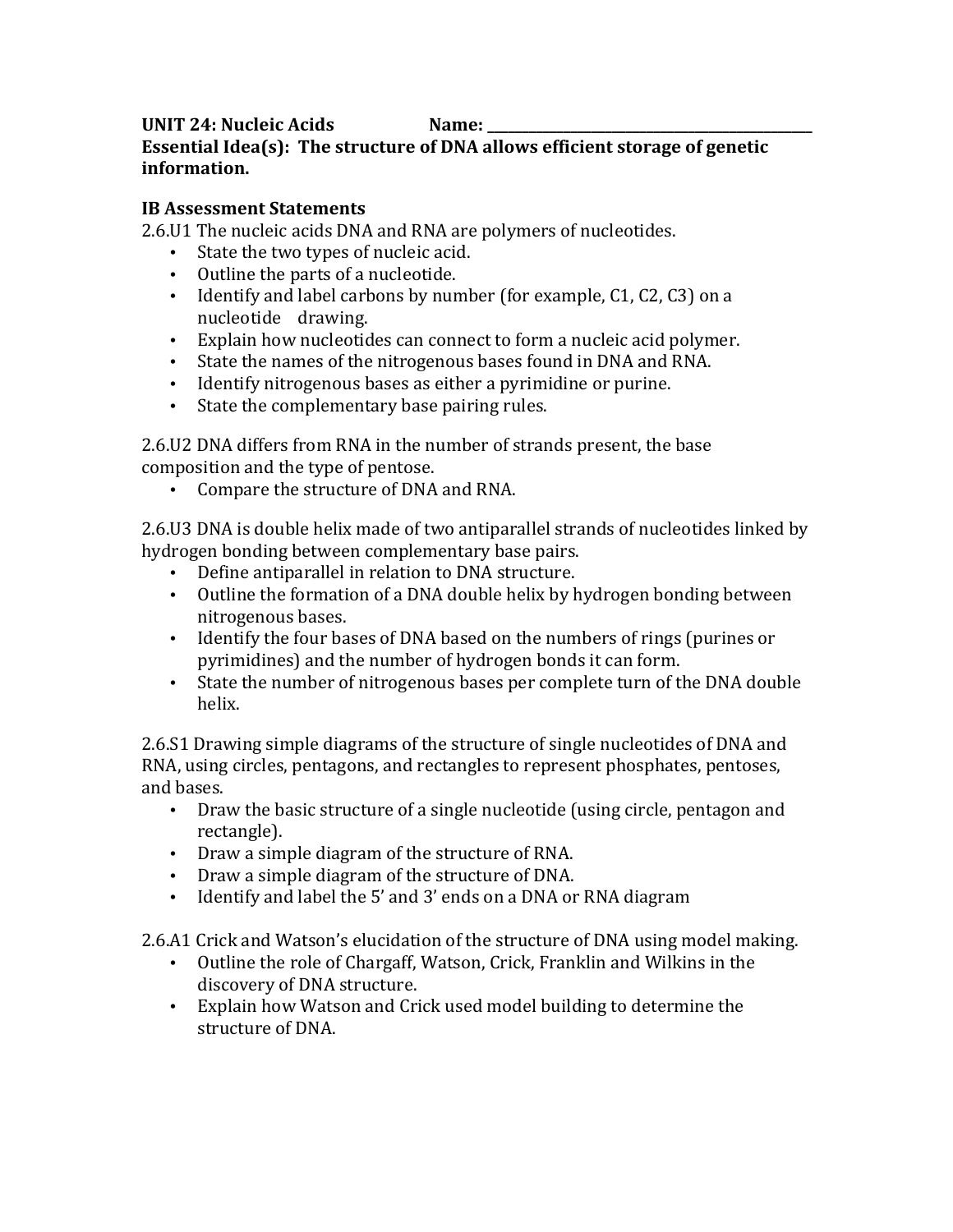2.6.NOS Using models as representation of the real world- Crick and Watson used model making to discover the structure of DNA.

- List types of models used in science.
- State a common feature of models in science.
- List ways in which models are different from the structure or process it represents.

7.1.A1 Rosalind Franklin and Maurice Wilkins' investigation of DNA structures by Xray.

- Outline the process of X-ray diffraction.
- Outline the deductions about DNA structure made from the X-ray diffraction pattern.

7.1.NOS Making careful observations- Rosalind Franklin's X-ray diffraction provided crucial evidence that DNA is a double helix.

• Describe Rosalind Franklin's role in the elucidation of the structure of DNA.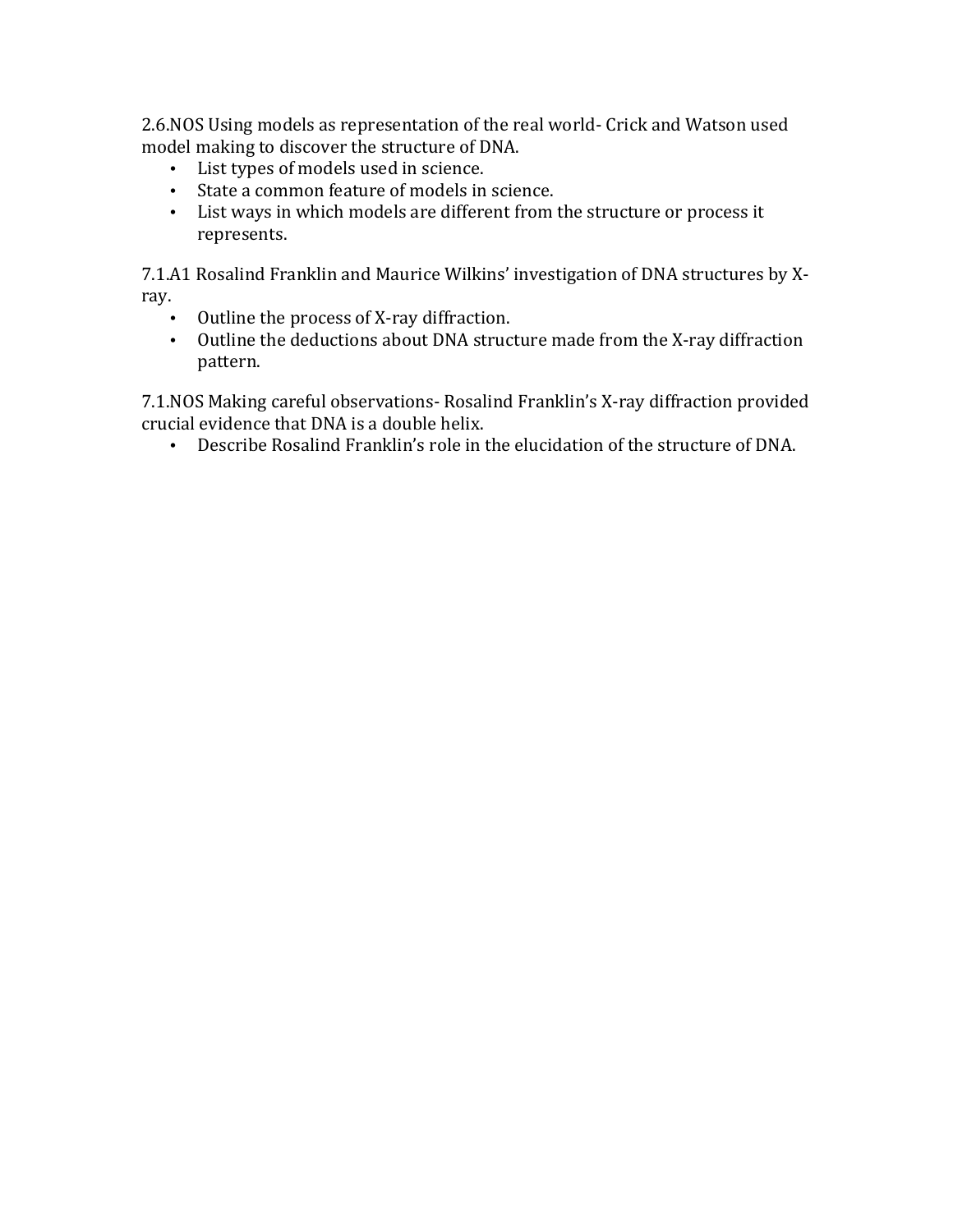### **DNA Structure: Checking your understanding. Using your DNA nucleotide** models, work through the following questions.

- 1. Draw a deoxyribose sugar, numbering the carbon atoms.
- 2. In your own words, what do 5' and 3' mean?
- 3. What is a nucleotide?

- 4. What are the three parts of a nucleotide?
- 5. Draw the structure of a nucleotide.
- 6. What are the two types of pentose sugars that are found in all nucleotides? Sketch and label each, highlighting the one difference between them.
- 7. Contrast the structure of pyrimidines with that of purines.
- 8. Which nitrogen bases are purines? Which are pyrimidines?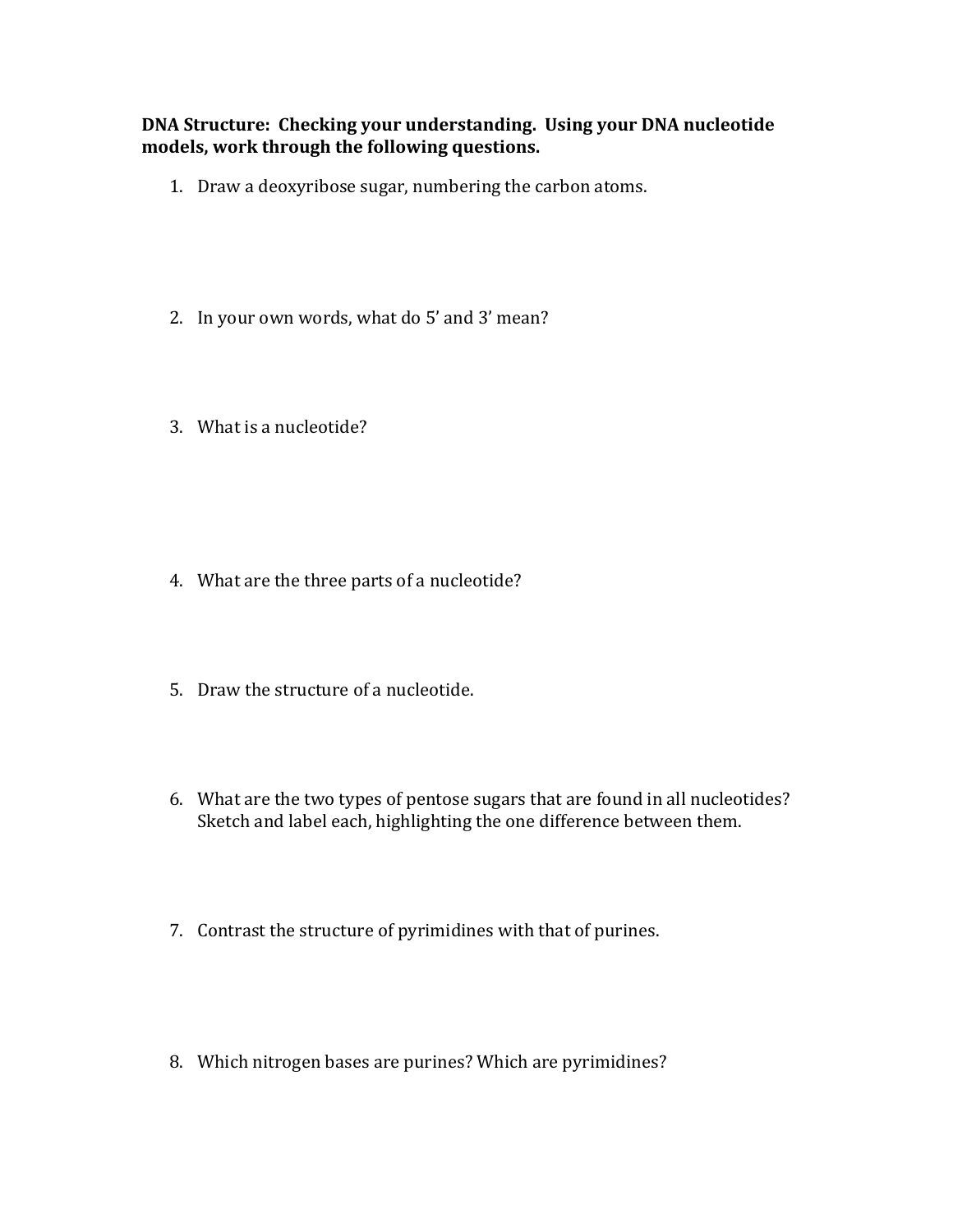- 9. The nitrogen bases join together via what kind of bond?
- 10. What types of bond holds the DNA backbone together?
- 11. Which bases are able to bond to each other?

- 12. What is the spiral staircase shape of DNA called?
- 13. How many nucleotides are there per turn of the helix?
- 14. How was the width of DNA (known from the x-ray picture) such a clue to its structure?
- 15. What does "anti-parallel" mean?
- 16. What does complementary base pairing mean?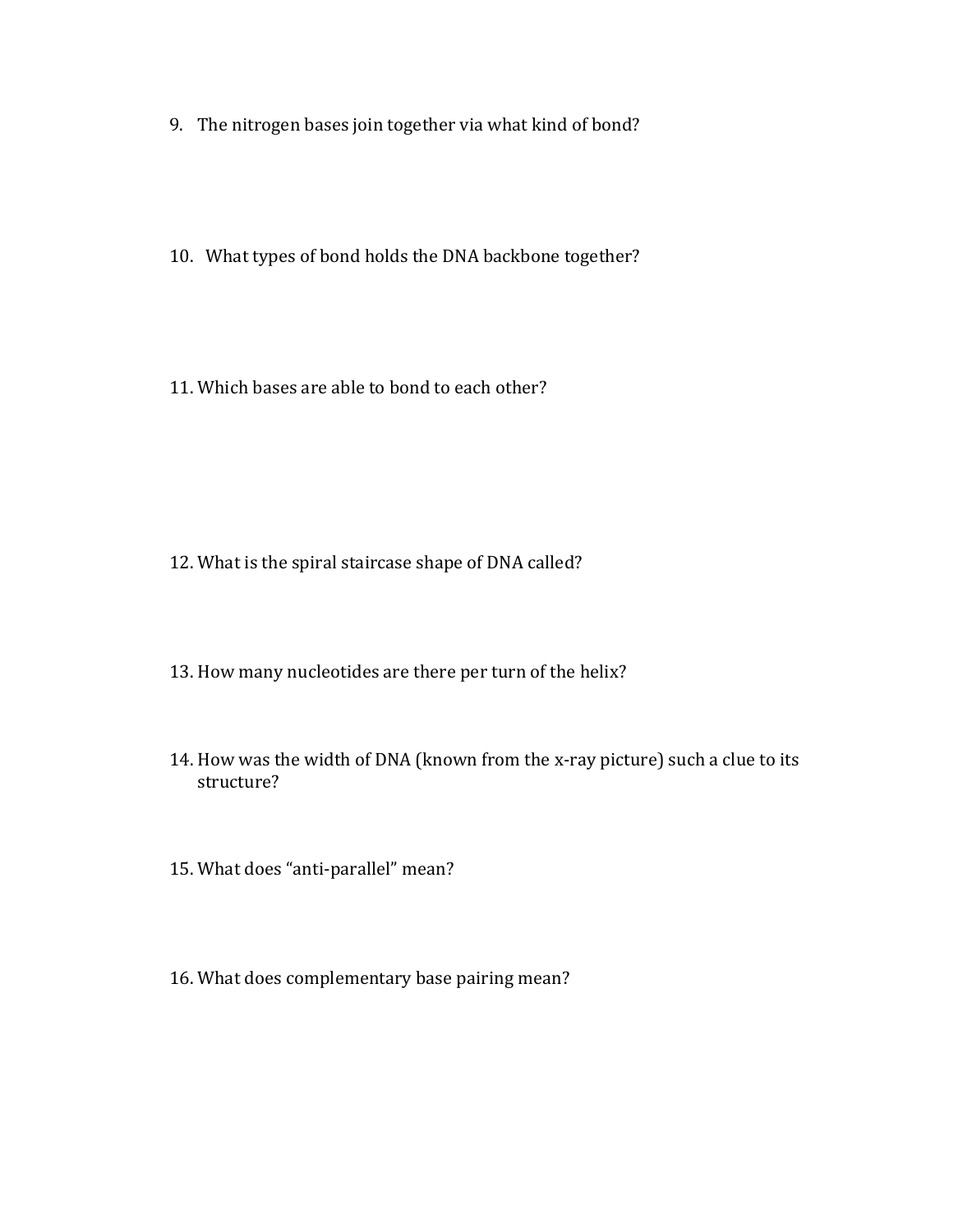# **DNA History READINGS** A. Read: Envisioning DNA. (online pdf) and answer the following questions.

1. How old were Watson and Crick when they first met?

2. Why were proteins (and not DNA) thought to be the molecule of heredity?

3. What information was "at hand" for Watson and Crick when they began to decipher the structure of DNA?

4. What were "Chargaff's Ratios"?

5. Who were Watson and Crick's most notable collaborators?

6. Who was Linus Pauling and how was his model for the structure of DNA incorrect?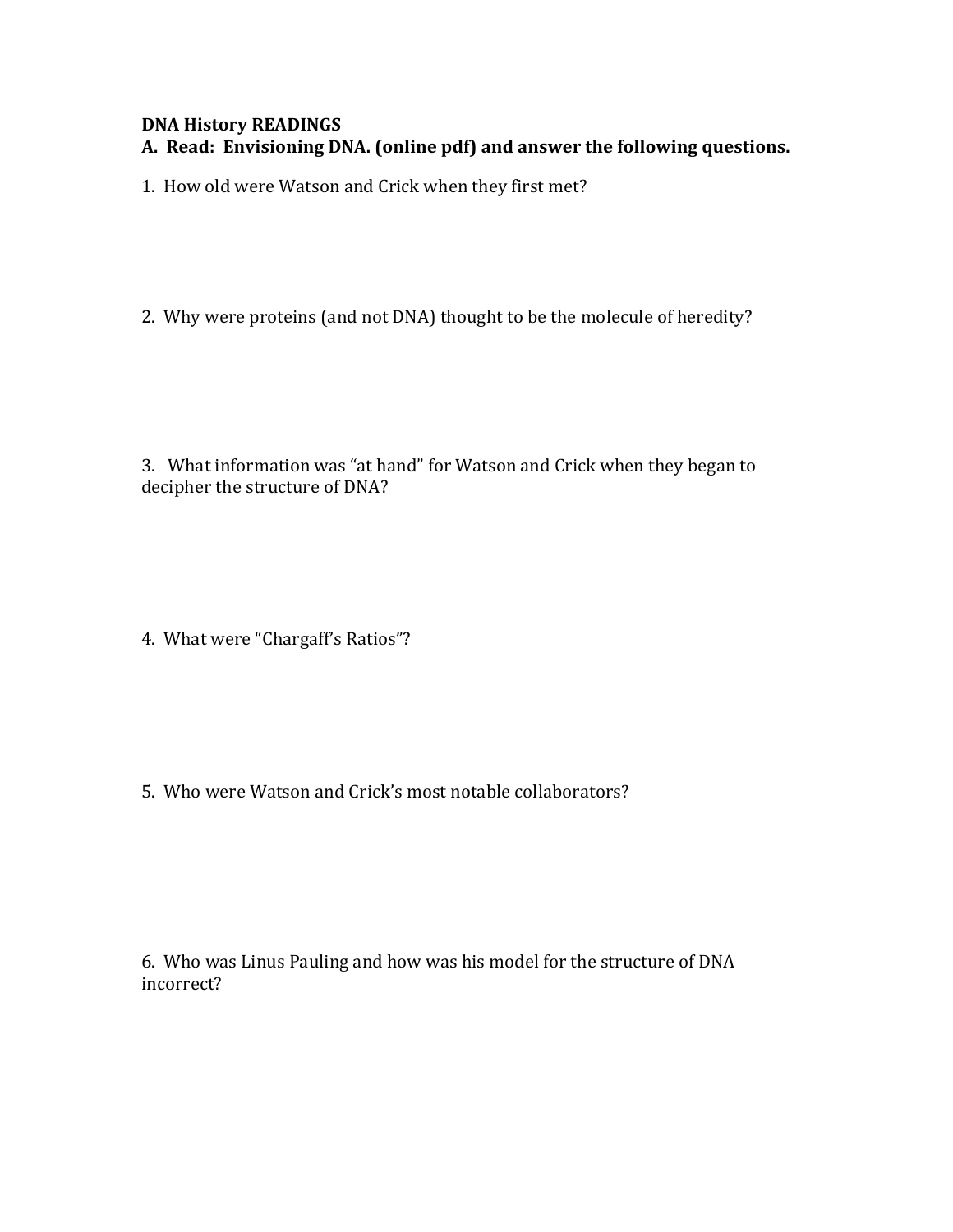## **B.** Read: Collaboration and Competition - Rosalind Franklin's Story (pdf) online) and answer the following questions:

1. Where did Rosalind Franklin work before joining King's College?

2. Why might Wilkins and Franklin been manipulated into disliking each other?

3. How was Watson and Crick's method of determining the structure of DNA different than that of Franklins'?

4. How might Franklin's education and training limited her ability for creative thought?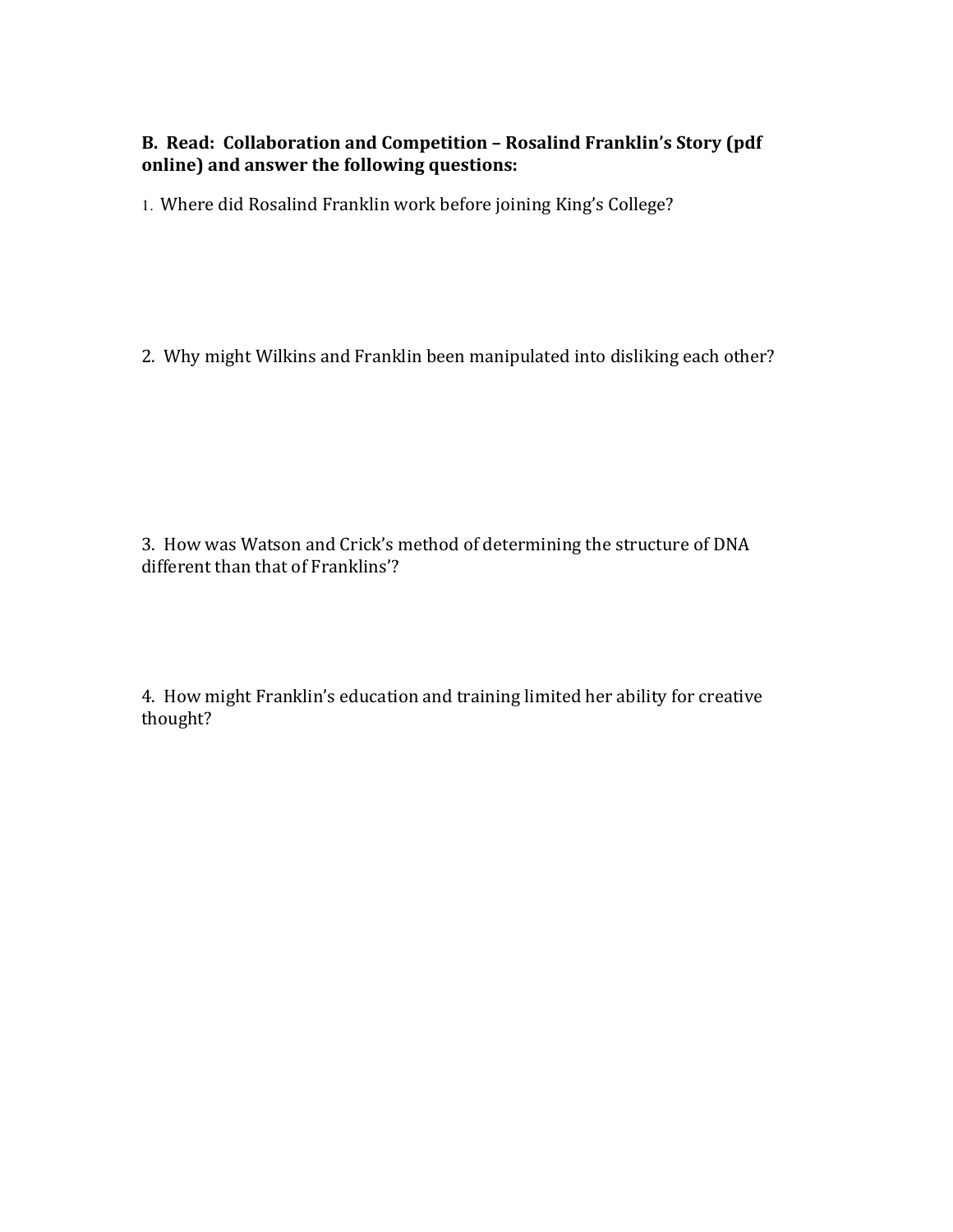## **C.** Read the original Research Publication: **Structure for Deoxyribose Nucleic Acid (linked online) Nature, Vol. 171, April 1953**

- 1. Who wrote the article?
- 2. What two reasons did the authors give for rejecting the previously published hypothesis of Linus Pauling?
- 3. What general structure do the authors propose for DNA?
- 4. Do the two chains run in the same direction?
- 5. How many times does the molecular structure repeat for one complete turn? (Hint: Each nucleotide is referred to as a "residue").
- 6. How long is one complete turn of the helix?
- 7. What holds the two chains together?